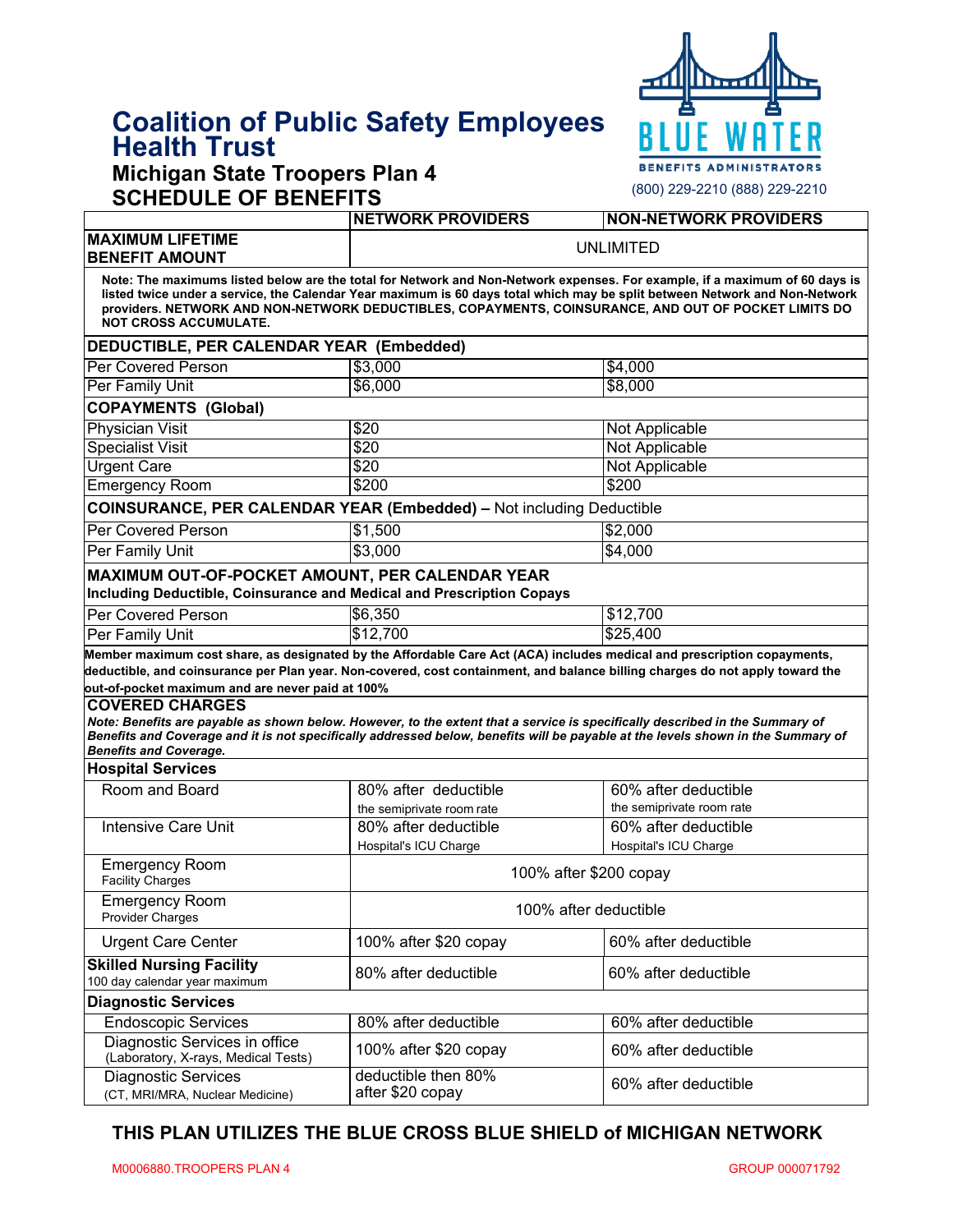|                                                                  | <b>NETWORK PROVIDERS</b>                 | <b>NON-NETWORK PROVIDERS</b>      |
|------------------------------------------------------------------|------------------------------------------|-----------------------------------|
| <b>Physician Services</b>                                        |                                          |                                   |
| Inpatient visits                                                 | 80% after deductible                     | 60% after deductible              |
| <b>Office visits</b>                                             | 100% after \$20 copay                    | 60% after deductible              |
| <b>Virtual visits</b>                                            | 100% after \$20 copay                    | 60% after deductible              |
| Surgery in Office                                                | 100% after \$20 copay                    | 60% after deductible              |
| <b>Surgery in Facility</b>                                       | 80% after deductible                     | 60% after deductible              |
| Allergy testing serum and injections                             | deductible then 100%<br>after \$20 copay | 60% after deductible              |
| <b>Inpatient Prescription Drugs</b>                              | 80% after deductible                     | 60% after deductible              |
| <b>Home Health Care</b>                                          | 80% after deductible                     | 60% after deductible              |
| <b>Private Duty Nursing</b>                                      | 80% after deductible                     | 60% after deductible              |
| <b>Hospice Care</b>                                              | 80% after deductible                     | 60% after deductible              |
| <b>Bereavement Counseling</b>                                    | 80% after deductible                     | 60% after deductible              |
| <b>Ambulance Service</b>                                         |                                          |                                   |
| (Emergency)                                                      | 80% after deductible                     |                                   |
| <b>Wig After Chemotherapy</b>                                    | 80% after deductible                     | 60% after deductible              |
| <b>Temporomandibular Services</b>                                | 80% after deductible                     | 60% after deductible              |
| <b>Spinal Manipulation/Chiropractic</b>                          | deductible then 100%                     | 60% after deductible              |
| 30 visit calendar year maximum<br><b>Speech Therapy (ST)</b>     | after \$20 copay<br>deductible then 100% |                                   |
| 30 visit calendar year maximum                                   | after \$20 copay                         | 60% after deductible              |
| <b>Physical Therapy (PT)</b>                                     | deductible then 100%                     |                                   |
| 30 visit calendar year maximum combined PT, OT                   | after \$20 copay                         | 60% after deductible              |
| <b>Occupational Therapy (OT)</b>                                 | deductible then 100%                     |                                   |
| 30 visit calendar year maximum combined OT, PT∣ after \$20 copay |                                          | 60% after deductible              |
| <b>Cardiac Rehabilitation</b>                                    | 80% after deductible                     | 60% after deductible              |
| <b>Pulmonary Rehabilitation</b>                                  | 80% after deductible                     | 60% after deductible              |
| <b>Durable Medical Equipment</b>                                 | 100% after deductible                    | 60% after deductible              |
| <b>Prosthetics/Orthotics</b>                                     | 80% after deductible                     | 60% after deductible              |
| <b>Ostomy Supplies</b>                                           | 80% after deductible                     | 60% after deductible              |
| <b>Diabetic Education, Training and</b><br><b>Supplies</b>       | 80% after deductible                     | 60% after deductible              |
| <b>Dietician Services</b>                                        | deductible then 100%                     | 60% after deductible              |
| 6 visit calendar year maximum                                    | after \$20 copay                         |                                   |
| Neurobiological<br><b>Disorders/Autism Spectrum</b>              | 80% after deductible                     | 60% after deductible              |
| <b>Disorder Services</b>                                         | Refer to Plan for ABA limitations        | Refer to Plan for ABA limitations |
| <b>LASIK Surgery</b>                                             | 80% after deductible                     | 60% after deductible              |
| <b>Hearing Aids</b><br>Payable once every 36 months              | 80% after deductible                     | 60% after deductible              |
| <b>Accident Only Dental Services</b>                             | 80% after deductible                     | 60% after deductible              |
| <b>Mental Disorders/Substance Abuse</b>                          |                                          |                                   |
| Inpatient                                                        | 80% after deductible                     | 60% after deductible              |
| Partial Hospitalization/IOP                                      | 80% after deductible                     | 60% after deductible              |
| Outpatient                                                       | 100% after \$20 copay                    | 60% after deductible              |
| <b>Human Organ Transplant</b>                                    | 80% after deductible                     | 60% after deductible              |
| <b>Infertility Counseling and Treatment</b><br>Limited benefits  | 80% after deductible                     | 60% after deductible              |
| Pregnancy<br>Dependent daughters included                        | 80% after deductible                     | 60% after deductible              |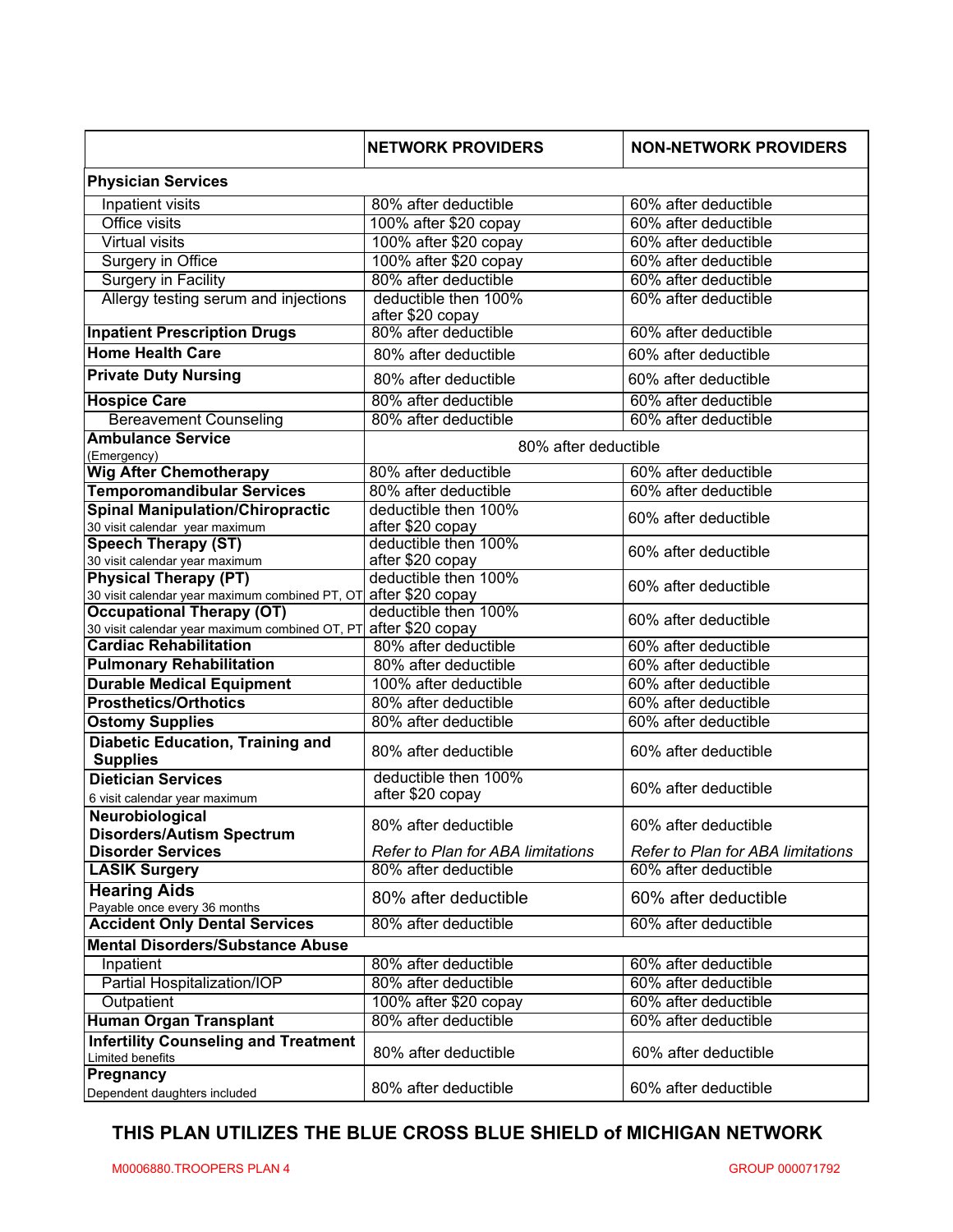|                                                                                                                                                                                                                                                                                                                                                                                                                                                                                                                                                                                                                                                                                                     | <b>NETWORK PROVIDERS</b>                                                                                                                                                                                                                                                                                              | <b>NON-NETWORK PROVIDERS</b> |  |  |
|-----------------------------------------------------------------------------------------------------------------------------------------------------------------------------------------------------------------------------------------------------------------------------------------------------------------------------------------------------------------------------------------------------------------------------------------------------------------------------------------------------------------------------------------------------------------------------------------------------------------------------------------------------------------------------------------------------|-----------------------------------------------------------------------------------------------------------------------------------------------------------------------------------------------------------------------------------------------------------------------------------------------------------------------|------------------------------|--|--|
| <b>PREVENTIVE CARE</b>                                                                                                                                                                                                                                                                                                                                                                                                                                                                                                                                                                                                                                                                              |                                                                                                                                                                                                                                                                                                                       |                              |  |  |
| <b>Routine Well Adult Care*</b>                                                                                                                                                                                                                                                                                                                                                                                                                                                                                                                                                                                                                                                                     | 100% not subject to deductible                                                                                                                                                                                                                                                                                        | 60% after deductible         |  |  |
| <b>Screening Tests</b>                                                                                                                                                                                                                                                                                                                                                                                                                                                                                                                                                                                                                                                                              | Standard Preventive tests Cholesterol, High Blood Pressure, Diabetic, routine physical<br>examination, prostate (PSA), Cologuard, x-rays, laboratory tests, vision tests, STI and HIV<br>screening and counseling, tobacco cessation program, colonoscopies, bone density scans,<br>stress tests and sigmoidoscopies. |                              |  |  |
|                                                                                                                                                                                                                                                                                                                                                                                                                                                                                                                                                                                                                                                                                                     | Preventive health services   HealthCare.gov                                                                                                                                                                                                                                                                           |                              |  |  |
| <i><b>Immunizations</b></i>                                                                                                                                                                                                                                                                                                                                                                                                                                                                                                                                                                                                                                                                         | Hepatitis A, Hepatitis B, HIB, HPV, MMR, HIV, DTP, Shingles and Flu Shots.                                                                                                                                                                                                                                            |                              |  |  |
|                                                                                                                                                                                                                                                                                                                                                                                                                                                                                                                                                                                                                                                                                                     | <b>Recommended Adult Immunization Schedule (cdc.gov)</b>                                                                                                                                                                                                                                                              |                              |  |  |
| <b>Women's Preventive</b>                                                                                                                                                                                                                                                                                                                                                                                                                                                                                                                                                                                                                                                                           | Mammography, Thermography (3D) gynecological exam, PAP, HPV screening, pregnancy<br>related screenings, breast feeding support and supplies, Contraceptive coverage<br>(prescriptions subject to prescription plan copayment.)                                                                                        |                              |  |  |
|                                                                                                                                                                                                                                                                                                                                                                                                                                                                                                                                                                                                                                                                                                     | Preventive care benefits for women   HealthCare.gov                                                                                                                                                                                                                                                                   |                              |  |  |
| <b>Routine Well Child Care*</b>                                                                                                                                                                                                                                                                                                                                                                                                                                                                                                                                                                                                                                                                     | 100% not subject to deductible                                                                                                                                                                                                                                                                                        | 60% after deductible         |  |  |
| <b>Screening Tests</b>                                                                                                                                                                                                                                                                                                                                                                                                                                                                                                                                                                                                                                                                              | Standard Preventive tests, routine physical examination, x- rays, laboratory tests, vision tests,<br>newborn hearing screening, developmental screening.                                                                                                                                                              |                              |  |  |
|                                                                                                                                                                                                                                                                                                                                                                                                                                                                                                                                                                                                                                                                                                     | <b>Preventive care benefits for children   HealthCare.gov</b>                                                                                                                                                                                                                                                         |                              |  |  |
| Immunuizations                                                                                                                                                                                                                                                                                                                                                                                                                                                                                                                                                                                                                                                                                      | DTaP, HIB, Hepatitis A, Hepatitis B, HPV, RV, IPV, MCV, PCV, Flu Shots.                                                                                                                                                                                                                                               |                              |  |  |
|                                                                                                                                                                                                                                                                                                                                                                                                                                                                                                                                                                                                                                                                                                     | Combined Recommended Immunization Schedule for Persons Aged 0 - 18 years (cdc.gov)                                                                                                                                                                                                                                    |                              |  |  |
|                                                                                                                                                                                                                                                                                                                                                                                                                                                                                                                                                                                                                                                                                                     | Recommended Immunizations for Children from 7 - 18 Years Old (cdc.gov)                                                                                                                                                                                                                                                |                              |  |  |
| <b>Pediatric Vision</b>                                                                                                                                                                                                                                                                                                                                                                                                                                                                                                                                                                                                                                                                             | For dependents under age 19:<br>1 exam, 1 pair of glasses or contacts, 1 frame per calendar year                                                                                                                                                                                                                      |                              |  |  |
| *Other preventive care and services required by applicable law if provided by a Network Provider.                                                                                                                                                                                                                                                                                                                                                                                                                                                                                                                                                                                                   |                                                                                                                                                                                                                                                                                                                       |                              |  |  |
| *Preventive Care and Screening Services and Immunizations for children, adolescents and adults that:<br>-- have a rating of A or B in the current United States Preventive Services Task Force recommendations, or<br>-- are recommended by the Advisory Committee on Immunization Practices of the Centers for Disease Control and Prevention, or<br>-- are provided for in comprehensive guidelines supported by the Health Resources and Services Admin., with respect to the<br>individual<br>--are included in the Women's Preventive Services outline by the Dept. of Health and Human Services<br>Please consult the recommendations and guidelines for age, frequency and other guidelines. |                                                                                                                                                                                                                                                                                                                       |                              |  |  |
| You may also call 800-229-2210 to obtain a no-cost paper copy from Blue Water Benefits Administrators<br>Frequency limits for routine mammogram: Ages 40 and over Limited to one (1) per Calendar Year; and limited                                                                                                                                                                                                                                                                                                                                                                                                                                                                                 |                                                                                                                                                                                                                                                                                                                       |                              |  |  |
| to the maximum allowed under designated state limits.                                                                                                                                                                                                                                                                                                                                                                                                                                                                                                                                                                                                                                               |                                                                                                                                                                                                                                                                                                                       |                              |  |  |
| Frequency limits for pap smear (Cytologic Screenings): One (1) per Calendar Year<br>Frequency limits for Colon/Rectal exam, Colonoscopy, Cologuard, and                                                                                                                                                                                                                                                                                                                                                                                                                                                                                                                                             |                                                                                                                                                                                                                                                                                                                       |                              |  |  |
| Prostate Screening: Ages 45 and over Limited to one (1) per Calendar Year                                                                                                                                                                                                                                                                                                                                                                                                                                                                                                                                                                                                                           |                                                                                                                                                                                                                                                                                                                       |                              |  |  |
| Frequency limits for Routine Vision exam: One (1) per every Calendar Year                                                                                                                                                                                                                                                                                                                                                                                                                                                                                                                                                                                                                           |                                                                                                                                                                                                                                                                                                                       |                              |  |  |
| Frequency limits for Routine Hearing exam: One (1) per every Calendar Year                                                                                                                                                                                                                                                                                                                                                                                                                                                                                                                                                                                                                          |                                                                                                                                                                                                                                                                                                                       |                              |  |  |